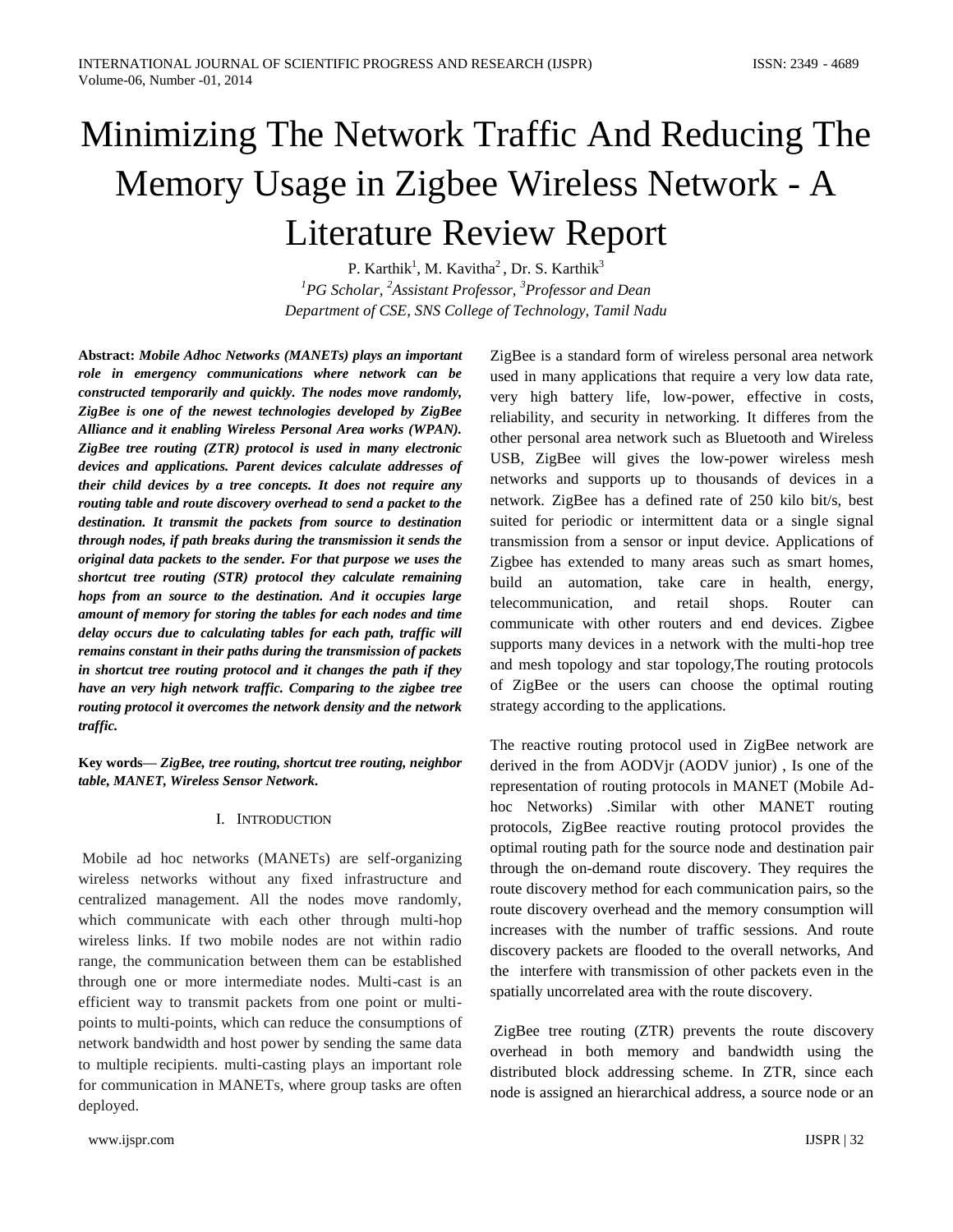intermediate node only says whether to forward a packet to the parent node or one of the children node by comparing its address with the destination address. And the benefit of ZTR is that any source node can transmit a packet to an arbitrary destination in a network without any route discovery overheads.

Shortcut tree routing (STR) that enhances their path efficiency of ZTR by adding the 1-hop neighbor information. Where ZTR only uses tree links like connecting the parent nodes and child nodes, STR provides the neighbor nodes by focusing that there exist the neighbor nodes short cutting the tree routing paths in the mesh topology. In STR a source nodes or an intermediate nodes select the next hop node having the smallest remaining tree hops to the destination. whether it is a parent node , one of children node, or neighboring node.

## II. LITERATURE SURVEY

## *Neighbor Table Based Tree Routing protocol*

Neighbor table based shortcut tree routing protocol is used to reduce the time consumption during the transmission of packets from source node to the destination. And it creates a table for all possible paths and calculate the network traffic , The table contains the information about their neighbor node address, path distance, traffic rate. If heavy traffic occurs in the shortest path it selects the next shortest path for transmitting the data packets. By using the table information, the shortest distance between source and destination can be identified.

### *Interference avoidance algorithm*

Agility-based interference avoidance algorithm is proposed to detect interference and adaptively switch nodes to "safe" channel to dynamically avoid WLAN interference with small latency and small energy consumption. Is implemented with a Meshnetics ZigBit Development Kit and their performance is evaluated in terms of the packet error rate (PER) using a

ZigBee network and Wi-Fi coexistence test bed. And it is shown that the results that agree with an analytic results. The measurements demonstrate that our designs and guideline can efficiently migrate the effect of WiFi interference and enhances the performance of ZigBee networks.

# *A Reliable Transmission Protocol*

Reliable transmission protocol based on any cast routing for wireless patient monitoring to select the closest data receiver in any cast group as a destination to reduce the transmission latency as well as the control overheads, And an multihop ZigBee network, the existing systems usually uses broadcast or multicast schemes to increase the reliability of signals transmission, lead to higher network traffic and end-to-end transmission delay. It show the results of our scheme is fast and reliable. It also shows that our devices can integrate with the next generation technology of wireless wide area network.

### *Smart Home Energy Management System*

Home Energy Management Systems(HEMS) are used to minimize the energy cost of home appliances and lights. The energy consumption in home areas are increased as more as home appliances are to be installed. Energy saving and renewable energy sources are considered that the methods of solving home energy problems. Home server can estimate the energy generation based on a weather forecasting. By using the obtained energy information, the home server can control the home energy use schedules to minimize the energy cost.

# *Cooperative Load Balancing*

A lightweight dynamic channel allocation mechanism and a cooperative load balancing strategy that are applicable to cluster based MANET, and it is used to improve performance in terms of throughput and energy consumption. Loads on the channel coordinators originate from the demands of the ordinary nodes. Many nodes in a network have access to more than one channel coordinator. The underlying idea of the cooperative load balancing algorithm is that the active nodes can continuously monitor the load of the channel coordinators and switch from heavily loaded coordinators to the ones with available resources. These nodes can detect the depletion of the channels at the coordinator and shift their load to the other coordinators with more available resources. The resources vacated by the nodes that switch can be used for other nodes that do not have access to any other channel coordinators.

# *Distributed Throughput Optimization*

An adoptive parent based framework for a zigbee cluster-tree network to increase bandwidth utilization without generating any extra messages to exchange, ZigBee cluster-tree is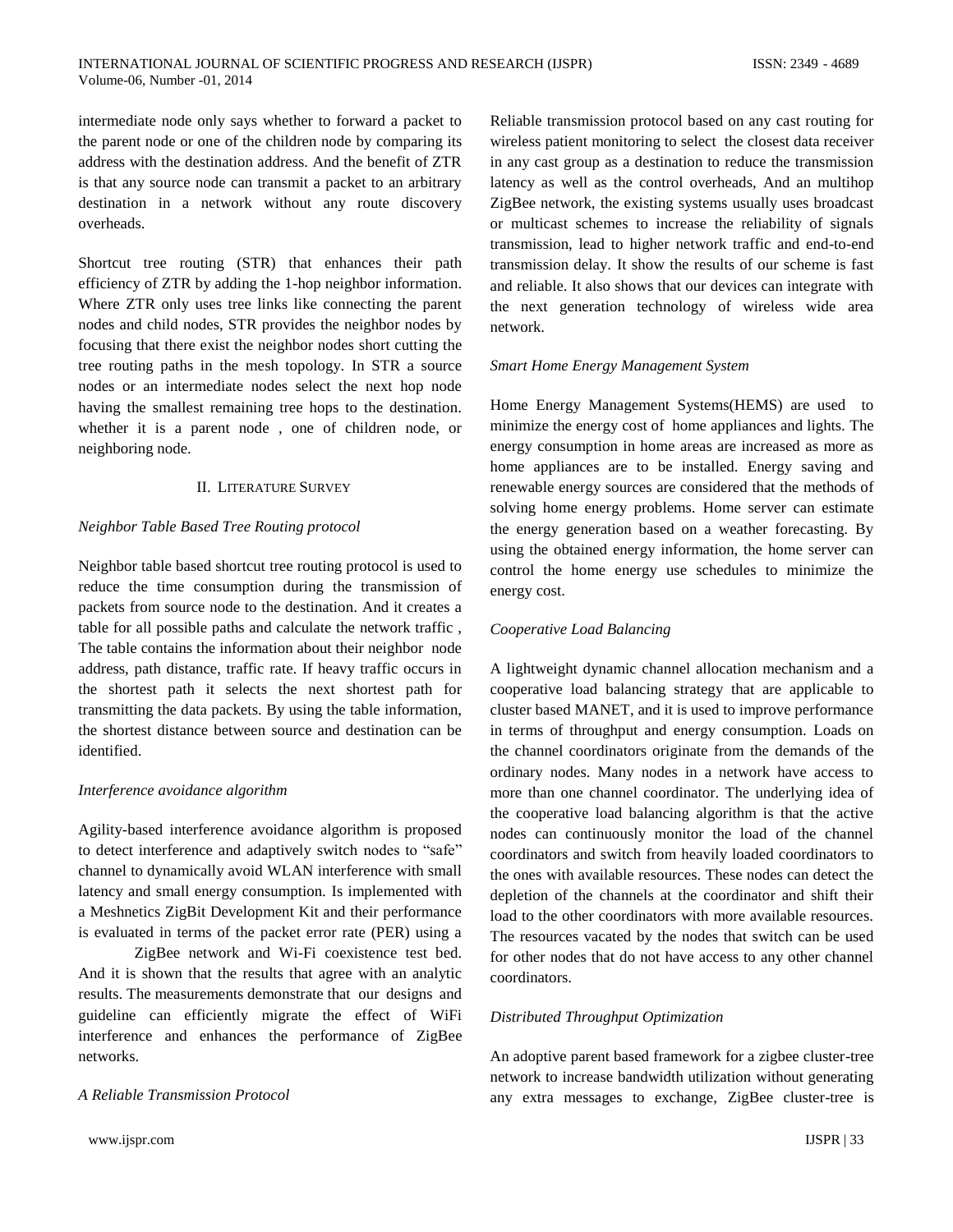especially suitable for low-power and low-cost wireless sensor networks because it supports power saving operations and light-weight routing. the information about some area of interest may used for future investigations such as more traffic will be generated. A development of distributed algorithm is fully completed with the ZigBee standard. The routing protocols of ZigBee users can choose the optimal routing strategy according to the applications.

#### III. ZIGBEE TREE ROUTING PROTOCOL (ZTR)

ZTR is designed for resource constrained ZigBee devices to choose multi-hop routing path without any route discovery procedure. In ZTR, each source or intermediate node sends the data to one of its children node if the path breaks during the transmission before it reaches the destination , it sends the packet to its parent.



Fig. ZigBee tree routing

The benefits of ZTR is that any source node can transmit a packet to an arbitrary destination in a network without any route discovery overheads.

## IV. AD HOC ON DEMAND DISTANCE VECTOR ROUTING (AODV)

Ad hoc on-demand distance vector routing protocol uses an on-demand approach for finding routes in the networks. and it established the route when it is required by the source node for transmitting the data packets. It provide a sequence number to identify the most recent paths. In AODV the source node and the intermediate nodes stores the next hop information corresponding to each flow of data packets transmission. AODV does not depend on particular aspects of the physical medium across which packets are disseminated its development has been largely motivated by limited range broadcast media such as those utilized by infrared or radio frequency wireless communications adapters.

#### V. SHORTCUT TREE ROUTING PROTOCOL (STR)

The STR algorithm that solves these two problems of the ZTR by using 1-hop neighbors information. STR algorithm follows ZTR to chooses one of neighbor nodes as the next hop node when the remaining tree hops to the destination can be reduced. STR computes the remaining tree hops from the next hop node to the destination for all the neighbor nodes, and selects the N4 as the next hop node to transmit a packet to the destin ation D2. The Proposed concept includes as the shortcut tree routing protocol that provides the near optimal routing path as well as maintains the advantages of the ZigBee tree routing such as no route discovery overhead and low memory consumption.



Fig. Shortcut Tree Routing

The routing path selection in STR is decided by individual node in an distributed manners, and the STR is fully completable with the ZigBee standard that applies the different routing strategies according to each node's status. And it also requires neither any additional cost nor change of the ZigBee standard including the creation and maintenance mechanism of 1-hop neighbor information.

#### VI. CONCLUSION

The ZigBee network is an emerging field with an high practical values. Routing protocol is one of the key technologies of Mobile Ad Hoc networks. In this paper, we have identified the problems of the general tree routing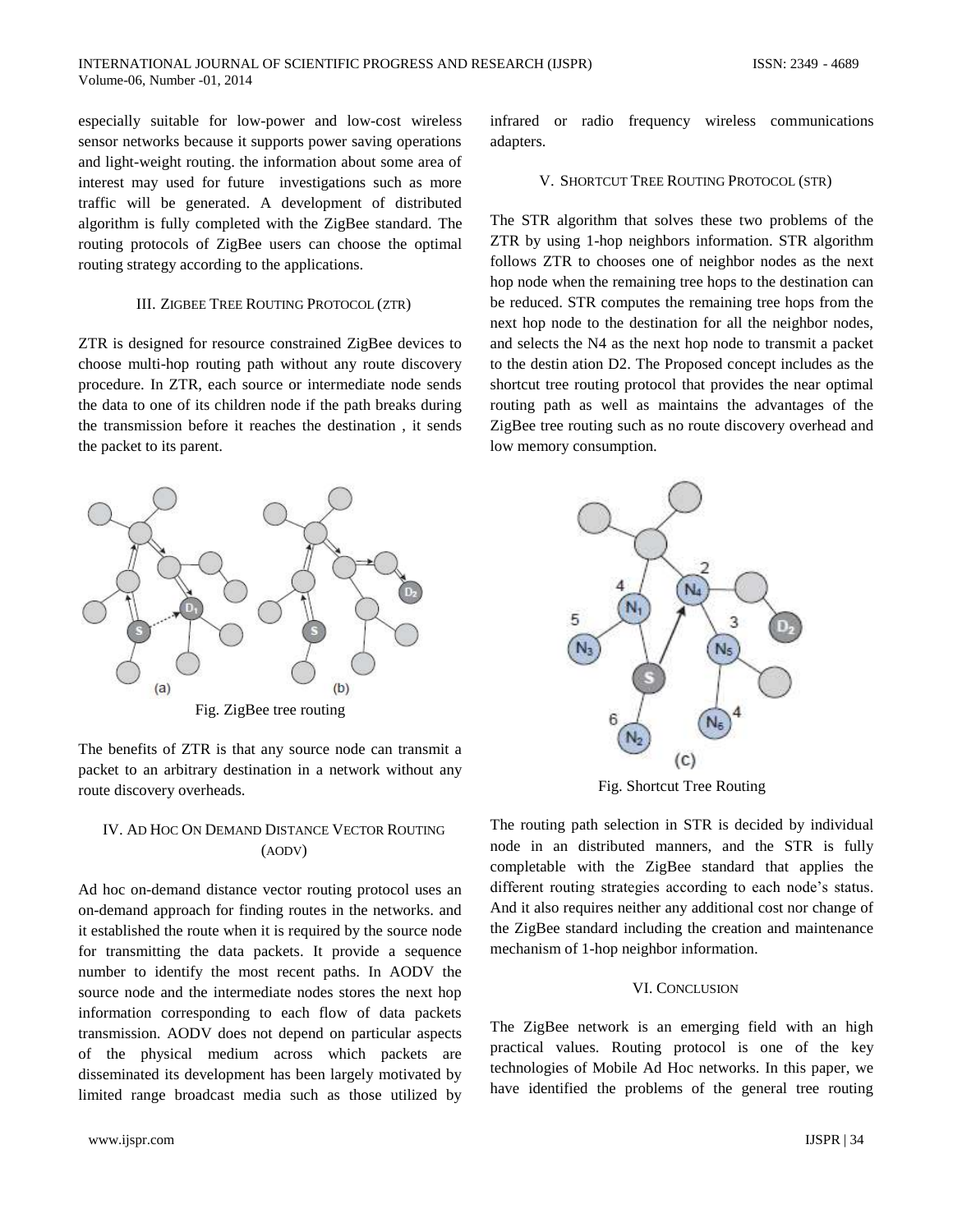protocols, It cause the overall networks performance degradation. And to overcome those problems, we uses STR, they uses the neighbor table. In STR, each node can find the optimal next hop node based on the remaining tree hops to the destination by using their table information. It reduces the traffic load in their tree links for providing efficient routing paths. They used in many applications to increase the routing performance, In this we have to overcome the path selection problems, high memory consumption and traffic clearance problem of the STR. We have done a survey on the proposed modified algorithms based on the existing routing algorithms to improve the network performance and reducing the memory consumption.

#### **REFERENCES**

- [1] Dr.L.S.Jayashree, I.Kala," Survey Of Routing Protocol And Attacks For Mobile Ad-Hoc Networks", CIIT Networking And Communication Engineering,vol.3,No 15, 2011.
- [2] Karthik.S, Kannan.S, Arunachalam.V.P, "Performance Analysis and Comparison of Mobile Ad-hoc Network Routing Protocols" in Research Journal of Applied Sciences, ISSN: 1815-932x, Vol.5, No 6, 2010.
- [3] Taehong Kim, Seong Hoon Kim, Jinyoung Yang, Seong-eun Yoo, Member, IEEE, and Kim, Member, IEEE," Neighbor Table Based Shortcut Tree Routing in ZigBee Wireless Networks", vol.13, No 13, 2014.
- [4] Peizhong Yi, Abiodun Iwayemi,and Chi Zhou,"Developing ZigBee Deployment Guideline Under WiFi Interference for Smart Grid Applications", IEEE transactions on smart grid, vol. 2, no. 1, march 2011.
- [5] Shyr-Kuen Chen,Tsair Kao,Chia-Tai Chan,Chih-Ning Huang,Chih-Yen Chiang, Chin- Yu Lai,Tse-Hua Tung, and Pi-Chung Wang, "A Reliable Transmission Protocol for ZigBee-Based Wireless Patient Monitoring" , IEEE transactions on information technology,2011.
- [6] Dae-Man Han and Jae-Hyun Lim, "Smart Home Energy Management System using IEEE 802.15.4 and ZigBee", Smart Home Energy Management System using IEEE 802.15.4 and ZigBee .
- [7] R. Gomaa, I. Adly, K. Sharsher, A. Safwat, H. Ragai, "Real Time Radiological Monitoring of Nuclear Facilities Using ZigBee Technology" IEEE Sensors Journal.
- [8] Bernardetta Addis, Antonio Capone*,* Senior Member, IEEE, Giuliana Carello, Luca G. Gianoli, and Brunilde Sansò, Member, IEEE, "Energy Management Through Optimized Routing and Device Powering for Greener Communication Networks" IEEE Transactions On Networking, Vol. 22, No. 1, February 2014.
- [9] Jinsoo Han, Chang-Sic Choi, Wan-Ki Park, Ilwoo Lee, and Sang-Ha Kim, Member,IEEE, "Smart Home Energy Management System Including Renewable Energy Based on ZigBee and PLC", IEEE Transactions on Consumer Electronics, Vol.60, No. 2, May 2014.
- [10] Bora Karaoglu, Member, IEEE, Wendi Heinzelman, Senior Member, IEEE, "Cooperative Load Balancing and Dynamic Channel Allocation for Cluster-based Mobile AdHoc Networks" IEEE Transactions on Mobile Computing.
- [11] Chen Wang, Baoliu Ye, Member, IEEE, Xiaoliang Wang, Member, IEEE, Song Guo, Senior Member, IEEE, and Sanglu Lu, Member, IEEE, "Delay and Capacity Analysis in MANETs with Correlated Mobility and f-cast Relay" IEEE Transactions on Parallel and Distributed Systems.
- [12] Jingjing Luo, Jinbei Zhang, Li Yu, and Xinbing Wang, Member, IEEE, "Impact of Location Popularity on Throughput and Delay in Mobile Ad Hoc Networks" IEEE Transactions on Mobile Computing.
- [13]Yu-Kai Huang, Ai-Chun Pang, Senior Member, IEEE, Pi-Cheng Hsiu, Member, IEEE, Weihua Zhuang, Fellow, IEEE, and Pangfeng Liu, Member, IEEE, "Distributed Throughput Optimization for ZigBee Cluster-Tree Networks" IEEE Transactions On Parallel And Distributed Systems, Vol. 23, No. 3, March 2012.
- [14] Hai Liu, Xiaohua Jia, Senior Member, IEEE, Peng-Jun Wan, Xinxin Liu, and Frances F.Yao, IEEE, "A Distributed and Efficient Flooding Scheme Using 1-Hop Information in Mobile Ad Hoc Networks" IEEE Transactions On Parallel And Distributed Systems, Vol. 18, No. 5, May 2007.
- [15] Meng-Shiuan Pan, Student Member, IEEE, Chia-Hung Tsai, and Yu-Chee Tseng, Senior Member, IEEE, "The Orphan Problem in ZigBee Wireless Networks" IEEE Transactions on Mobile Computing, Vol. 8, No. 11, November 2009.
- [16] Kwang-il Hwang, Member, IEEE, Byoung-Jo Choi, Member, IEEE, Seok-hoon Kang, Member, IEEE, "Enhanced Self-Configuration Scheme for a Robust ZigBee-based Home Automation" IEEE Transactions on Robust ZigBee-based Home Automation.